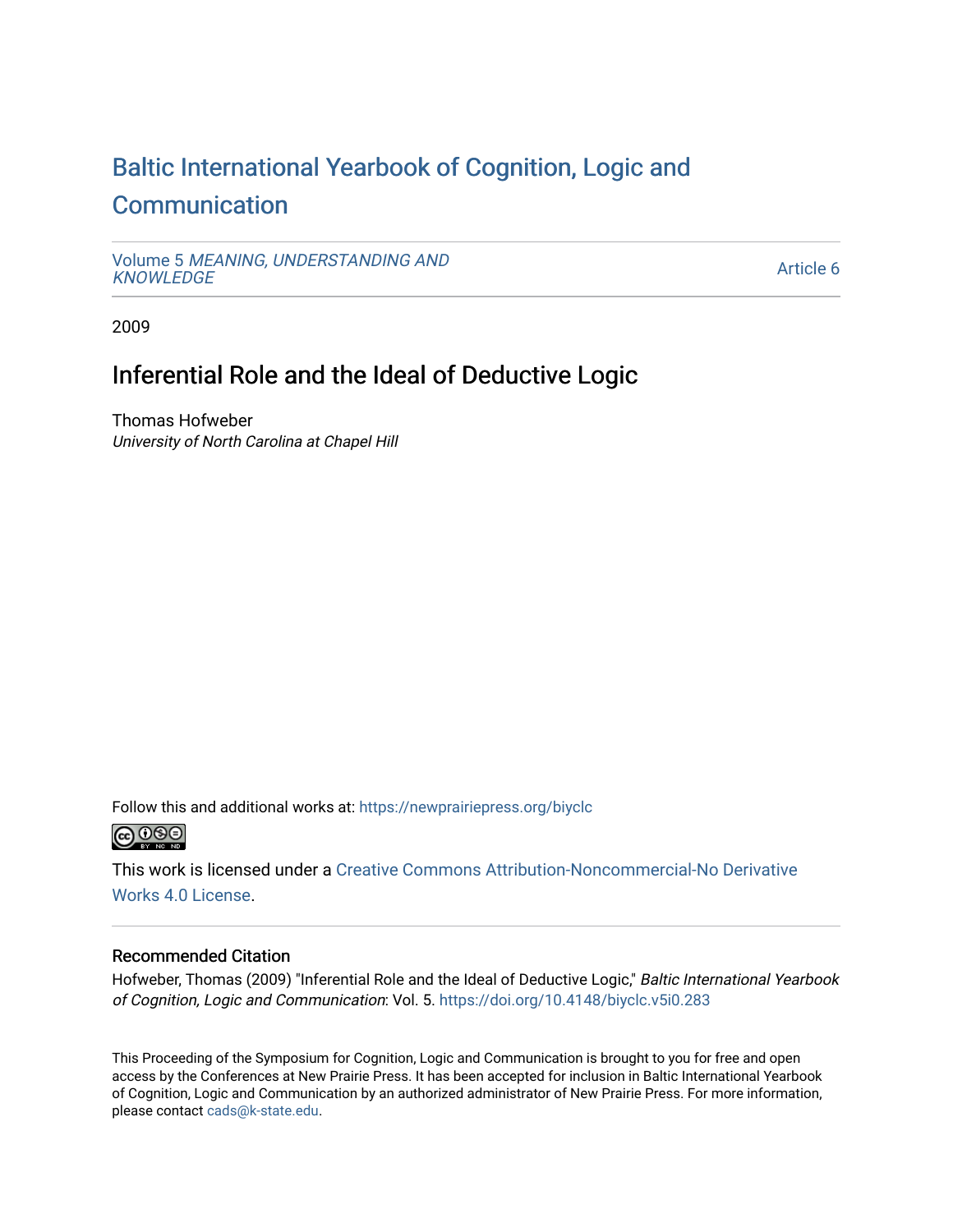The Baltic International Yearbook ofCognition, Logic and Communication

October <sup>2010</sup> Volume 5: *Meaning, Understanding and Knowledge* DOI: 10.4148/biyclc.v5i0.283 pages 1[-26](#page-13-0)

> THOMAS <sup>H</sup>OFWEBER University of North Carolina at Chapel Hillhofweber@unc.edu

## <span id="page-1-0"></span>INFERENTIAL ROLE AND THE IDEAL OF DEDUCTIVE LOGIC

<span id="page-1-2"></span>ABSTRACT: Although there is <sup>a</sup> prima facie strong case for <sup>a</sup> close connection between the meaning and inferential role of certain expressions, this connection seems seriously threatened by the semantic and logical paradoxes which rely on these inferential roles. Some <sup>p</sup>hilosophers have drawn radical conclusions from the paradoxes for the theory of meaning in general, and for which sentences in our language are true. <sup>I</sup> criticize these overreactions, and instead propose to distinguish two conceptions of inferential role. This distinction is closely tied to two conceptions of deductive logic, and it is the key, <sup>I</sup> argue, for understanding first the connection between meaning and inferential role, andsecond what the paradoxes show more generally.

#### <span id="page-1-1"></span>**1. INTRODUCTION**

There is <sup>a</sup> substantial question in the <sup>p</sup>hilosophy of language whether understanding <sup>a</sup> language involves knowledge of some metalinguistic facts about words. Does understanding <sup>a</sup> language in par<sup>t</sup> consist in knowing what the words in that language mean? Most of the debate about this topic is carried out in the <sup>p</sup>hilosophy of language proper, where it seems to belong.<sup>[1](#page-13-1)</sup> But recently a subculture of philosophers has emerged who have argued that one of the lessons we must draw

from issues in the <sup>p</sup>hilosophy of logic and theory of truth is that this <sup>p</sup>icture of language understanding is mistaken. These <sup>p</sup>hilosophers aim to make sense of the idea that the paradoxes show that our language itself is inconsistent. One way this idea is spelled out is that the semantic facts that are constitutive of the meaning of certain words are inconsistent with each other. Language understanding thus can not be based on knowledge of semantic facts, and not even on true belief about semantic facts. The semantic 'facts' we take to obtain about our language don't obtain, and so they can't be known or truly believed. Another attempt to make sense of an inconsistency theory is to hold that language understanding involves belief in <sup>a</sup> false semantic theory. The main proponen<sup>t</sup> of this line of thought is Douglas Patterson who has argued that we can't know the truth conditional semantic theory for the language that we employ in understanding utterances of English since that truth theory can't itself be true. The paradoxes show, he argues, that the compositional semantic theories on which language understanding is based itself aren't true. And since these theories are not true they can not be known, nor can they be the content of <sup>a</sup> true belief. Language understanding is instead based on sharing <sup>a</sup> false belief about what semantic facts govern our language. But since this false theory is shared among speakers of the language, communication is still possible. Wecome to know what speakers are trying to say, even though we do not know what the truth conditions of the sentences they utter are.<sup>[2](#page-13-2)</sup>

In this paper <sup>I</sup> will argue that this is all <sup>a</sup> mistake. The lessons from the semantic paradoxes should not be tied to the debate about meaning, understanding and knowledge this volume is dedicated to. Instead the proper lesson is one almost exclusively confined to the <sup>p</sup>hilosophy of logic. To make this point <sup>I</sup> will outline what <sup>I</sup> take to be the right reaction to the paradoxes, something <sup>I</sup> have defended in outline else-where, and hope to defend in more detail in the future.<sup>[3](#page-13-3)</sup> This will, of course, be contentious, but it should be of interest for the debate in this volume nonetheless. If <sup>I</sup> am right then meaning can be constitutively tied to expressions having inferential roles, and the relevant expressions have the inferential role that we think they have, the ones that leads to the paradoxes. The source of the trouble that <sup>p</sup>hilosopherstake the paradoxes to <sup>g</sup>ive rise to is <sup>a</sup> mistaken conception of logic, one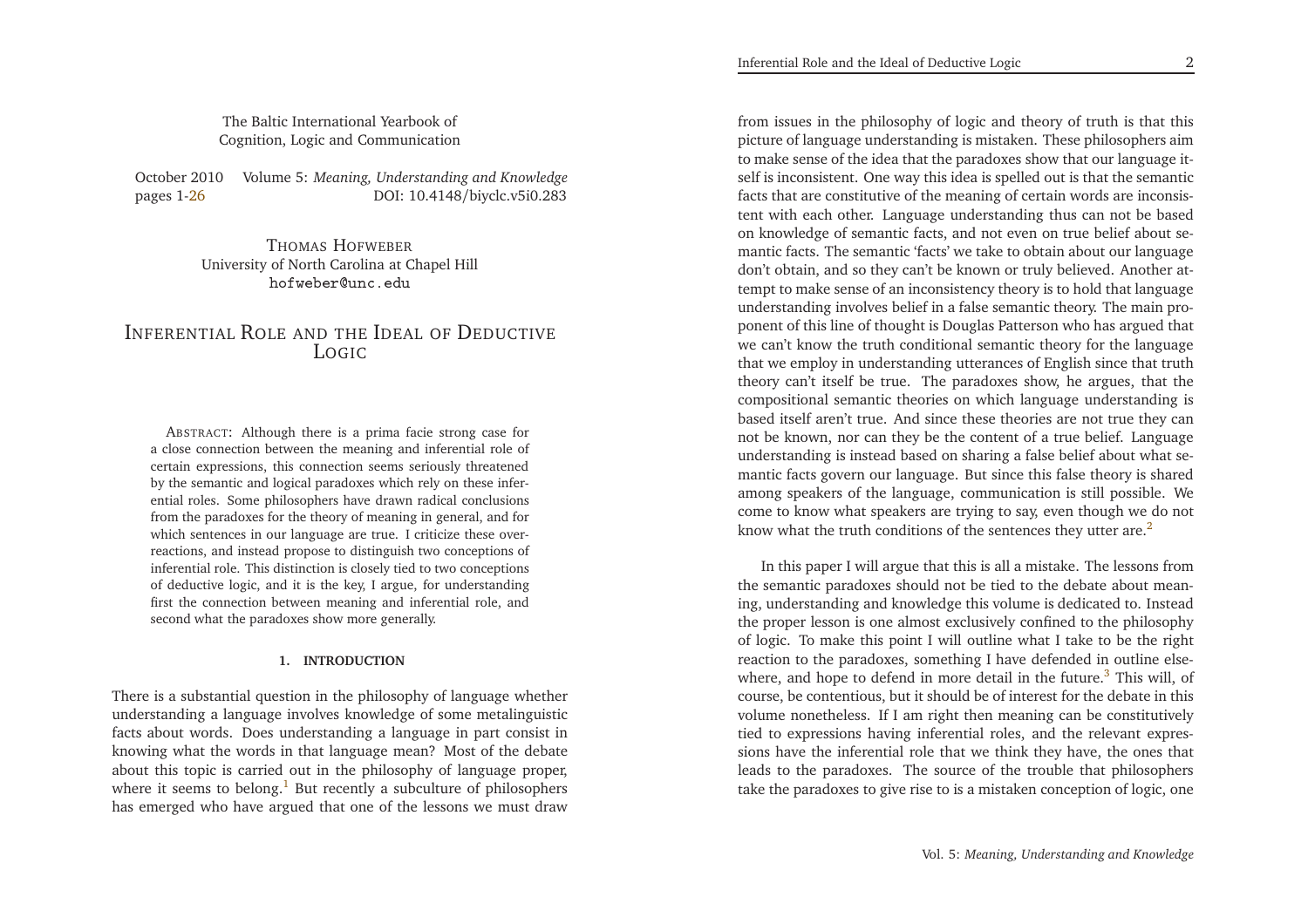Inferential Role and the Ideal of Deductive Logic

that arises not in the practice of reasoning or inferring, but in the <sup>p</sup>hilosophy of logic. Once it is cleared up we can see that the paradoxeshave no connection to the debate about meaning and understanding.

#### <span id="page-2-0"></span>**2. INFERENTIAL ROLE, MEANING, AND LOGIC**

There is <sup>a</sup> powerful idea about there being <sup>a</sup> connection between meaning and inferential role for certain expressions in our language. These expressions are the ones that are typically <sup>p</sup>icked up in the study of logic, conjunction, disjunction, and so on. Which expressions precisely exhibit this connection is controversial, and one example of <sup>a</sup> controversial one is the truth predicate. We will see more about this case below. The expressions that are taken to exhibit this connection have as their function to form sentences that inferentially relate to other sentences in <sup>a</sup> certain way. And this is exactly the use we make of these expressions in our use of language. Since they have the function to <sup>p</sup>lay <sup>a</sup> certain inferential role it seems only fair to say that their meaning is tied to this inferential role. This is meant fairly neutrally. It does not endorse an inferentialist theory of meaning in general, nor any other substantial theory of meaning. And it does not require that speakers are disposed to infer <sup>a</sup> certain way, or that they make judgments about what inferences are good or bad. All the above means is that there is <sup>a</sup> connection between the meaning of certain expressionsand an inferential role they <sup>p</sup>lay.

The threat for this alleged connection between meaning and inferential role to be discussed in this paper is the threat from the paradoxes. If we were to list the expressions whose function in communication can be tied to their figuring in certain inferences we would naturally list the usual logical expressions, but also the truth predicate and others as well. But these expressions can't all have the inferentialrole that we want them for, since the inferential roles we want them for allow us to infer anything. And thus either the meanings of these expressions can't be tied to the inferential role they are supposed to have, or else we are lead to <sup>a</sup> form of an 'inconsistency theory of language', to be spelled out shortly. This is the connection <sup>I</sup> want to resist in this paper. The expressions in question, including the truth predicate, canhave the inferential role we use them for, and this inferential role can

be tied to their meaning. To see how this can be so we need to look at what one should say about the paradoxes. In this par<sup>t</sup> of the paper <sup>I</sup> will outline <sup>a</sup> position <sup>I</sup> have defended, and will defend further, elsewhere in more detail. <sup>I</sup> will sugges<sup>t</sup> that the lesson from the paradoxes is one in the <sup>p</sup>hilosophy of logic, one about how deductive logic should be understood. There are no lessons for the theory of meaning of the kind alluded to above, nor for how we should conceive of languageunderstanding.

Before we can look at what, if any, lesson should be drawn from the<br>ederes for the connection hattuers meaning and informatial rale in paradoxes for the connection between meaning and inferential role it is important to keep in mind what kind of inferential role the connectives and the truth predicate are supposed to have. There is <sup>a</sup> crucial difference between the inferential behavior of expressions like 'dog' and 'and'. 'dog' figures in all kinds of valid inferences, i.e. inferences that are such that the truth of the premises guarantee the truth of the conclusion. 'Fido is <sup>a</sup> dog.' implies 'Fido is an animal.' But 'and' in contrast has its inferential behavior characterized not just by an inferential relation to various other sentence with or without 'and' in them. The inferential role of 'and' is captured by <sup>a</sup> simple schema: we can specify what inferences 'and' figures in with simple schematic sentences. And in this schema everything is left schematic excep<sup>t</sup> for the 'and'. This is paradigmatically done with the natural deduction introduction andelimination rules:[4](#page-13-4)

## (1) <sup>A</sup> and B. / A.

## (2) A, B. / <sup>A</sup> and B.

Of course, such schematic sentences by themselves are neither true nor false. They are schemas, not themselves truth evaluable sentences. But valid inference is supposed to be truth preserving, and so how can <sup>a</sup> schema be valid if it is neither true nor false? The answer is simply that schemas have instances, and via the instances of the schema we can understand the notion that the schema is truth preserving, andthus valid. We can therefore say that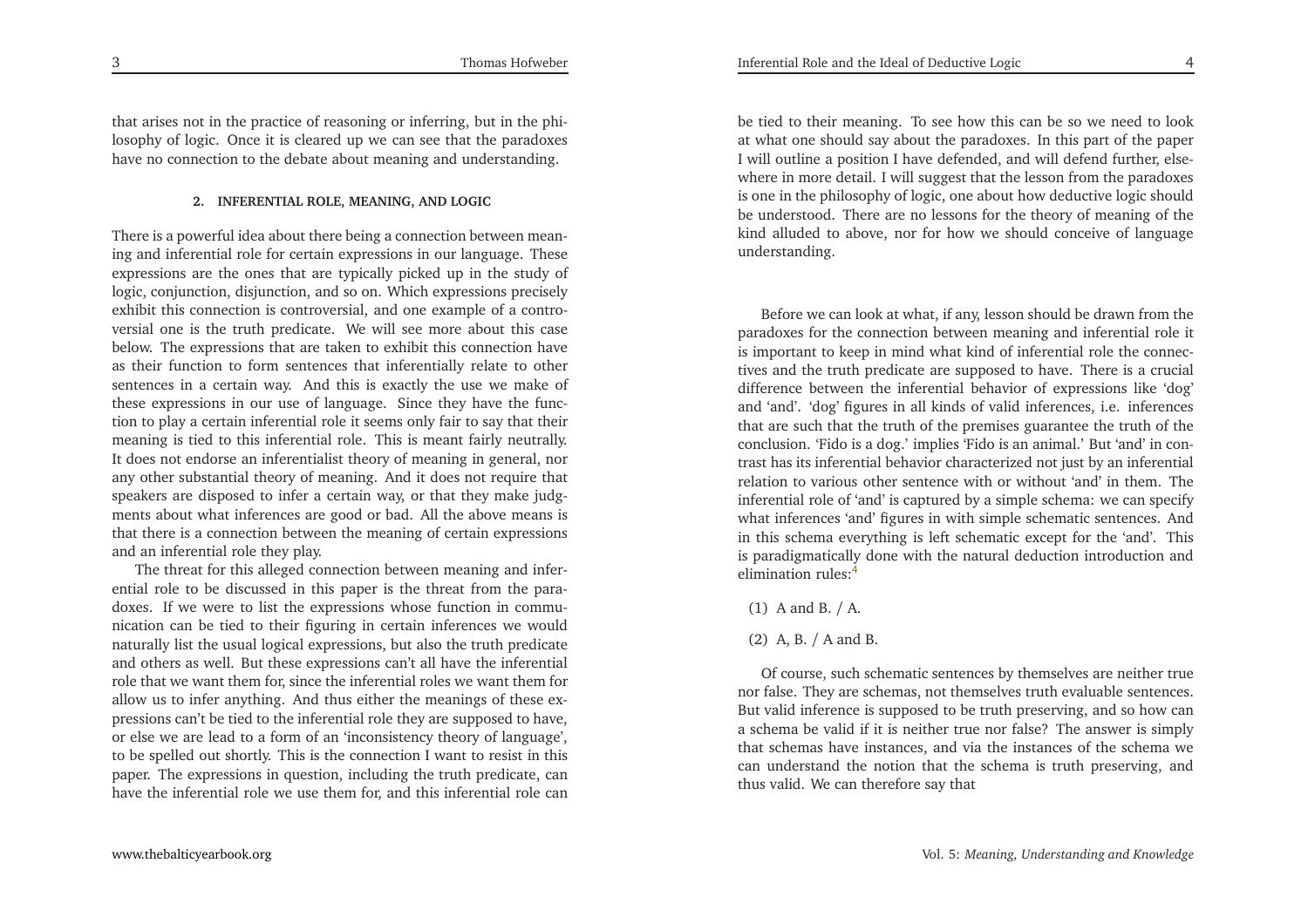[(VAL)] <sup>A</sup> schema is valid just in case instances of theschema are truth preserving.

Thomas Hofweber

Here we say that an instance is truth preserving just in case that if the premises are true then the conclusion has to be true. And so validity is tied to truth preservation, as it should be. It makes sense of why reasoning in accordance with valid deductive rules is rational. Belief aims at the truth and whatever you can conclude from true beliefs with truth preserving and valid rules will lead to true conclusions. Deductive inference is rational since the valid rules are truth preserving. So far sogood.

When we think about which rules are valid in this sense we natu rally come up with the natural deduction rules for classical logic, andthe "naive" truth rules:

- (3) A  $/$  True('A').
- <span id="page-3-0"></span>(4) True('A') / A.

All this seems fairly compelling and hardly anyone would doubt it if there wasn't the big bad trouble: the rules allow you to deduce any conclusion whatsoever from no or only trivial premises. We can simply instantiate the rules with grammatical sentences of English to derive any conclusion whatsoever. This fact is best illustrated with Curry's Paradox. It simply uses the introduction and elimination rules for the material conditional, for truth, and for identity, to derive an arbitraryconclusion:

- (5) (a) Let  $S = 'If True('S')$  then Santa exists' (Definition)
	- (b) Suppose: True('S'). (Assumption)
	- (c) True('If True('S') then Santa exists.') (<sup>=</sup> Elim)
	- (d) If True('S') then Santa exists. (True Elim)
	- (e) Santa exists. (→ Elim)
	- (f) If True('S') then Santa exists. ( $\rightarrow$  Intro) (Cancels assumption) tion)
	- (g) True('If True('S') then Santa exists.') (True Intro)
- (h) True('S') (<sup>=</sup> Elim)
- (i) Santa exists. ( $→$  Elim)

And, of course, the same argumen<sup>t</sup> shows that Santa doesn't exist, or anything else. What should be concluded from this surprising, although of course nowadays well-known, fact that the rules that we find so compelling allow us to derive any conclusion? In the next couple of pages <sup>I</sup> will discuss what the usual reply to this situation is and why it is unsatisfactory. Then <sup>I</sup> will discuss so-called 'inconsistency theories' and why they are unsatisfactory as well. After that <sup>I</sup> will outline the reaction <sup>I</sup> have defended elsewhere and why it is superior to the other alternatives. Finally <sup>I</sup> will ge<sup>t</sup> back to the relationship betweenmeaning and inferential role.

**3. PLAN <sup>A</sup>**

Perhaps the most natural, most immediate reaction to the paradoxes is the following: The paradoxes show that we can derive any conclusion with <sup>a</sup> couple of apparently valid rules when we instantiate them with an apparently grammatical sentence, like the liar sentence or the Curry conditional (our sentence <sup>S</sup> above). Thus it must be that either one of the rules is not valid, or else somehow it is not appropriate to instantiate the rules with the problematic sentence. Thus what we must do is to find which one of the rules or the sentence is to blame: which is the invalid rule, or why can <sup>I</sup> not instantiate the problematic sentence in the valid rules? This is by far the most popular reaction to the paradoxes. Different <sup>p</sup>hilosophers of course disagree over whether it's one of the rules or the problematic sentence, and they disagree about which rule is to blame or why the sentence can't be instantiated. Many feel compelled to blame the truth predicate for the trouble. Almost allof the literature on the paradoxes is in this ballpark.<sup>[5](#page-13-5)</sup> And since it is the most natural immediate reaction to the paradoxes <sup>I</sup> will call this approach *Plan <sup>A</sup>*. It is Plan <sup>A</sup> not because it necessarily deserves to be tried first, but because it is simply the most natural and immediate thing to try, which is witnessed by the fact that almost everyone tries it first. Despite its popularity, there are <sup>a</sup> growing number of <sup>p</sup>hiloso<sup>p</sup>hers who think that Plan <sup>A</sup> misses the point. There are <sup>a</sup> number ofbasic things wrong with Plan <sup>A</sup> that sugges<sup>t</sup> that something completely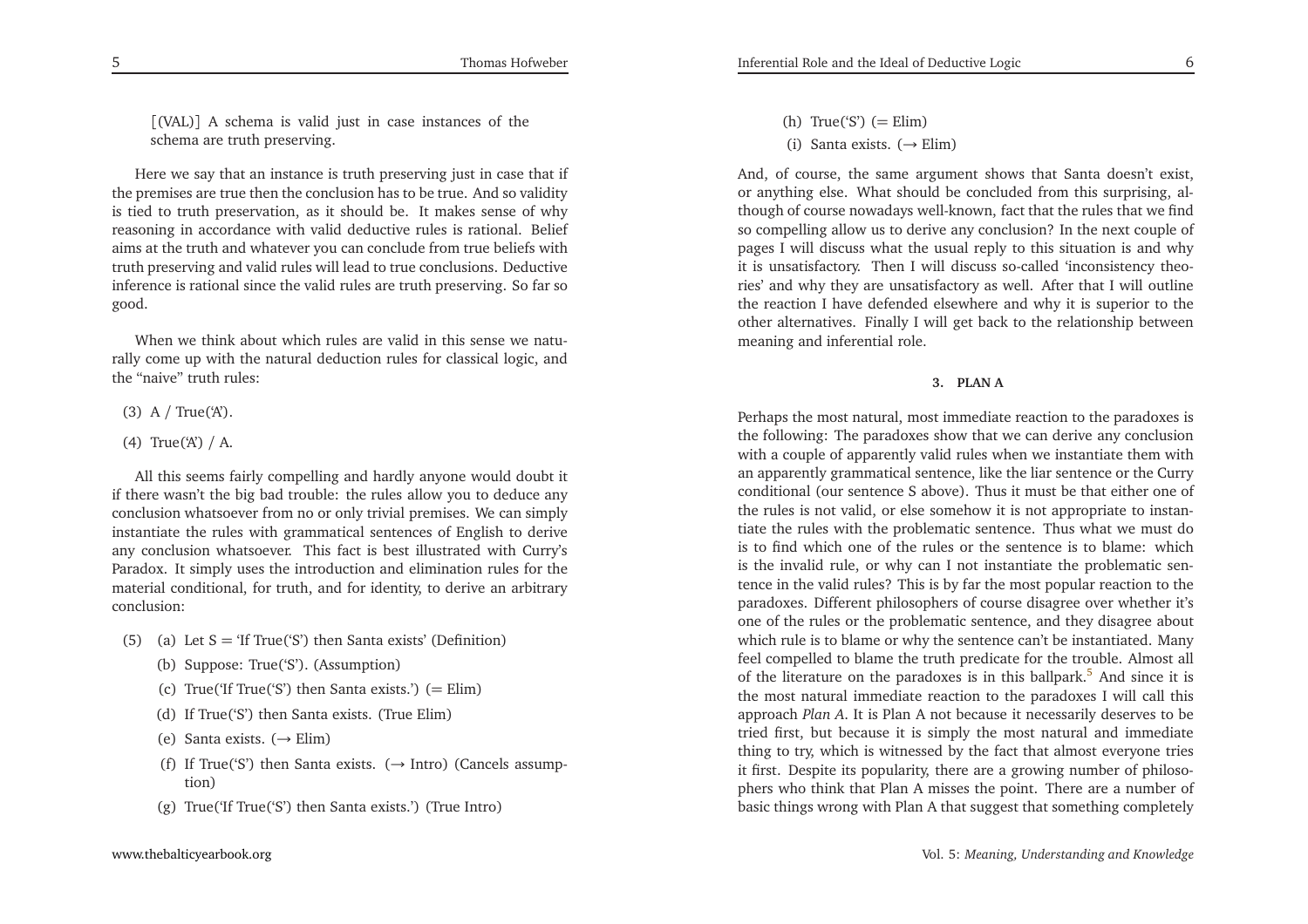different must be right. Here are some of my main worries about PlanA:

<span id="page-4-0"></span>1. *Revenge Paradoxes* There are some rather natural routes to argue that <sup>a</sup> particular rule is invalid. Maybe the truth rules only work for sentences that don't contain <sup>a</sup> truth predicate. Maybe there are levels of truth, etc.. With the rejection of <sup>a</sup> rule comes <sup>a</sup> certain story about the justification of its rejection, what in particular made that rule invalid. But the vocabulary used <sup>i</sup>n the justification of the rejection of the rule can now be used to instantiate the rules again. It has to be considered <sup>a</sup> par<sup>t</sup> of En<sup>g</sup>lish, for which the rules are supposed to be valid. And this <sup>g</sup>ives rise to the so-called revenge paradoxes: paradoxes that use the terminology of an alleged solution to the paradoxes to <sup>g</sup>ive rise to new, equally bad, or even worse, paradoxes. For example, if we solve the liar paradox by requiring levels of truth, what about the sentence 'This sentence is not true on any level.' It used the terms of the original solution to <sup>g</sup>ive rise to <sup>a</sup> new paradox.

Revenge paradoxes are often hard to find when the terminology used in an alleged solution is complicated. For some attempts to solve the paradoxes with <sup>a</sup> Plan <sup>A</sup> solution no revenge paradoxes are known, but for most attempted solutions revenge paradoxes are widely accepted by all excep<sup>t</sup> possibly the proponents of that particular solution. But since many of the more recent solutions can ge<sup>t</sup> so complicated one might have the suspicion that few are willing to master the terms of the solution enough to prop erly formulate the revenge paradox. The occurrence of revenge paradoxes seems to be <sup>a</sup> general threat to attempts to solve the paradoxes by rejecting one or another of the rules. It is <sup>a</sup> threatto Plan A in general.<sup>[6](#page-13-6)</sup>

2. *Justifying the rules* Those who reject one of the rules as valid must explain why it is nonetheless legitimate to reason in accordance with the rule in ordinary reasoning when it does not <sup>g</sup>ive rise to paradoxes. To reason in accordance with <sup>a</sup> rule is to reason in <sup>a</sup> way that corresponds to what the rule allows, whether one is aware of the rule or not. So, when <sup>I</sup> transition from mybelief that <sup>A</sup> and <sup>B</sup> to my belief that <sup>B</sup> then <sup>I</sup> reason in accor-

<span id="page-4-1"></span>dance with the conjunction elimination rule since the contents of my beliefs correspond to the contents of the sentences which instantiate the schema. Classical logic in this sense corresponds to classical reasoning, reasoning that is in accordance with the rules of classical logic. If one thus rejects classical logic then one has to explain why it is nonetheless legitimate to reason classically in mathematics and other areas. In general it is, of course, not acceptable to reason in accordance with invalid rules, but for those who reject classical logic this seems to be exactly what we are doing in mathematical reasoning. Why is this legitimate? Why are we entitled to reason classically in mathematics, even though the classical rules are not all valid? It is not enough to answer this challenge by simply stating that in mathematics we are "in <sup>a</sup> consistent context", and in <sup>a</sup> consistent context <sup>I</sup> am entitledto reason classically.<sup>[7](#page-13-7)</sup> How is "I am in a consistent context." supposed to help justify reasoning in accordance with invalid rules? It can't be seen as <sup>a</sup> premise in such reasoning, since reasoning with classical rules was rejected because <sup>I</sup> can derive too much with them. Having extra premises doesn't stop that even when the premises talk about what is consistent. Logic, after all, is monotonic, and the more premises the more one can derive. If the classical rules and the truth rules allow me to derive any thing from no premises then having extra premises and these rules won't help, no matter what the content of the premises. On the other hand, simply because reasoning with invalid rules about <sup>a</sup> certain subject matter, mathematics, say, won't <sup>g</sup>ive rise to contradictions or error isn't enough to justify reasoning in accordance with the rules, nor does it entitle me to the conclusions <sup>I</sup> establish this way. Reasoning in accordance with the invalid rule 'x is American, thus <sup>x</sup> likes hamburgers' does not entitle me to the conclusions <sup>I</sup> reach even if the subject matter of my reasoning is the students in my class, all of which happen to like hamburgers. And if reasoning with invalid classical rules in mathematics is supposed to be different, <sup>I</sup> have ye<sup>t</sup> to see how such <sup>a</sup> differ ence would <sup>g</sup>ive us any entitlement to the conclusions we reach with this invalid reasoning. Simply saying that we are entitledto reason classically in mathematics since this reasoning has in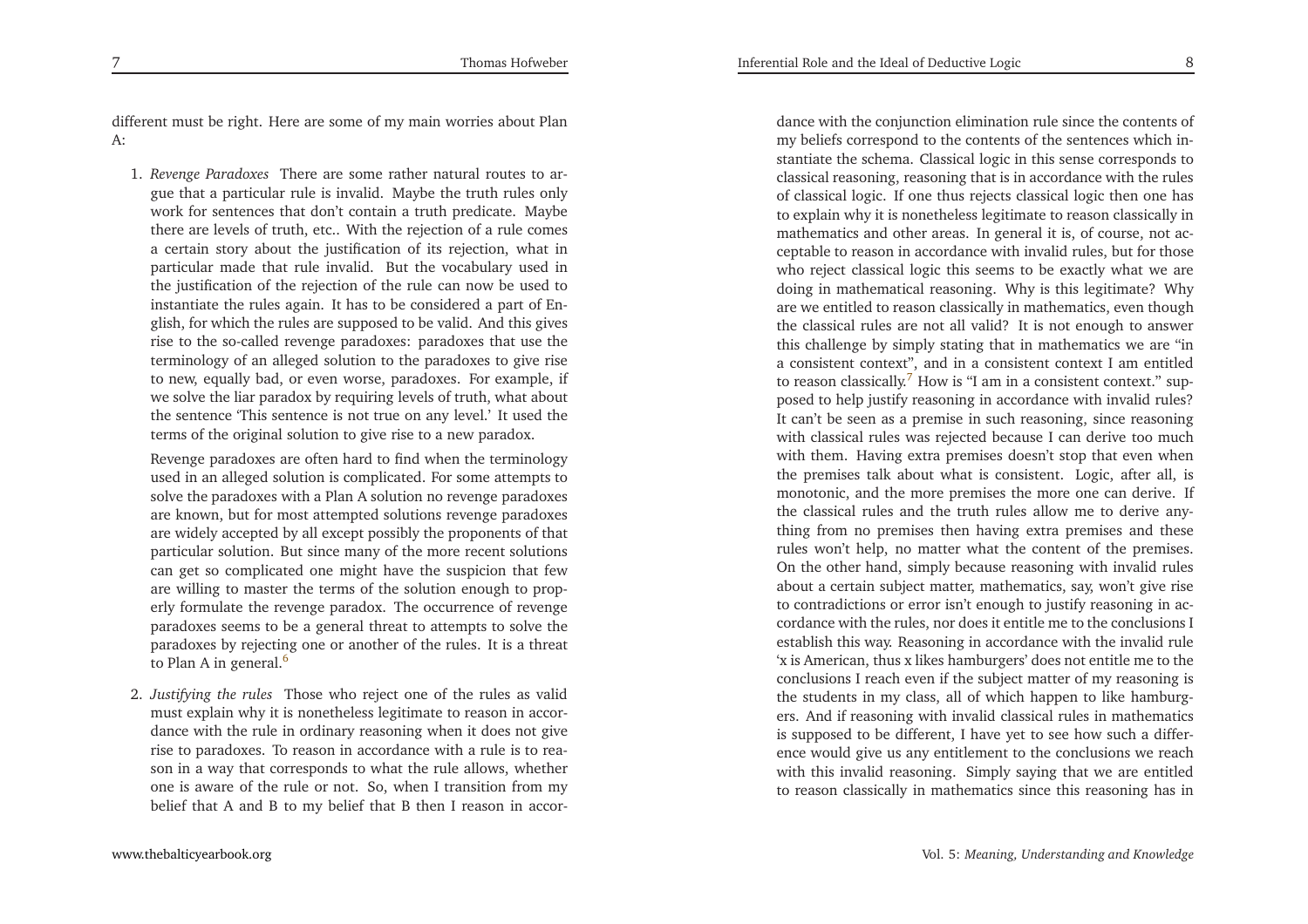fact proven unproblematic is not enough to justify that we are entitled to the conclusions we have thus achieved. It might well be, and in fact has frequently happened in the history of math ematics, that there was <sup>a</sup> form of mathematical reasoning that has proven to be unproblematic, but once it was found out to beinvalid, all arguments that relied on it had to be reassessed.

One popular option for those who do not change classical logic but pu<sup>t</sup> all the blame on the truth predicate and other semantic notions is to say that since truth <sup>p</sup>lays no role in mathematical reasoning the paradoxes are no threat, and classical arguments are justified there as they are everywhere else. But this is not quite right. Truth does occur in mathematical reasoning just like anywhere else. But can all reasoning involving truth be eliminated from mathematics? Maybe it can, but shouldn't it follow that we are not entitled to the conclusion we have reached using invalid rules until it has been shown that we don't need to rely on these rules, i.e. by eliminating all talk of truth from all mathematical proofs where it has surfaced? It would seem that we should not accep<sup>t</sup> this reasoning until it has been redone. But this is quite absurd. We are, somehow, entitled to the conclusions we have reached in mathematics, and elsewhere. What is hard to see how this entitlement can be maintained if some of thatreasoning was in fact not valid.

3. *Why no problem?* Finally, the Plan <sup>A</sup> approac<sup>h</sup> does not explain one of the most puzzling features of the paradoxes: why they are in fact no problem whatsoever. No damage has ever been done by them outside of <sup>a</sup> <sup>p</sup>hilosophy department. No <sup>p</sup>lanes fell out of the sky because of them, no money was ever lost, no one was confused into believing that Santa exists because of them. But why not? If the Plan <sup>A</sup> approach was right then this should be surprising. We reason in accordance with rules which allow us to conclude that Santa exists, that <sup>p</sup>lanes should take off at <sup>2</sup> mph, and that you should bet everything on that limping horse. But no one is moved by any of the arguments, even though in general we are very moved by arguments we establish using just these rules. We are usually very moved when we establish usingclassical logic that <sup>p</sup>lanes need to go faster than <sup>2</sup> mph to take

off. Why is it that the paradoxes are simply insignificant?

Plan <sup>A</sup> is initially promising, but despite its popularity it seems to miss <sup>a</sup> crucial point about the paradoxes. The real answer seems to be somewhere else.

#### **4. INCONSISTENCY THEORIES**

Another approach is sometimes presented as an alternative to the standard way of doing things. This approach comes in different flavors, which have more or less in common. The main idea they share is to hold that, in <sup>a</sup> sense to be spelled out, our language itself is inconsistent. This allows for there to be <sup>a</sup> close connection between meaning and inferential role, and it can maintain that the logical expressions, and even the truth predicate, have the inferential roles we take them to have. On <sup>a</sup> simple version of this idea certain inferential roles are constitutive of the meaning of certain expressions, and these inferential roles allow one to derive anything. In this sense the language itself, and not just sentences in that language, is inconsistent.

There are different versions of this idea, but here <sup>I</sup> will focus on three prominent proponents of it: Jody Azzouni, Matti Eklund, and Douglas Patterson. Of these Azzouni's and Patterson's versions are more radical than Eklund's. Some of these approaches to the paradoxes preserve <sup>a</sup> close connection between meaning and inferential role, but they are either clearly to be rejected, or they do not make real progress over the traditional versions discussed above. <sup>I</sup> will briefly discuss them in this section. Among the three authors mentioned Eklund's proposal is the least radical, and so <sup>I</sup> will start with him. Azzouni andPatterson are much more radical, and <sup>I</sup> will discuss them next.

Eklund, in [Eklund](#page-13-8) [\(2002](#page-13-8)), proposes <sup>a</sup> sense in which languages themselves, and not just statements in these languages, can be inconsistent. Given that there are requirements on <sup>a</sup> competent speaker of <sup>a</sup> language to be drawn to make certain inferences with certain expressions in the language, we can say that <sup>a</sup> language is inconsistent just in case the requirements that come with competence in the language pull the speaker to make inferences that allow for the derivation of arbitrary conclusions. And this, Eklund holds, is the case with our language. Our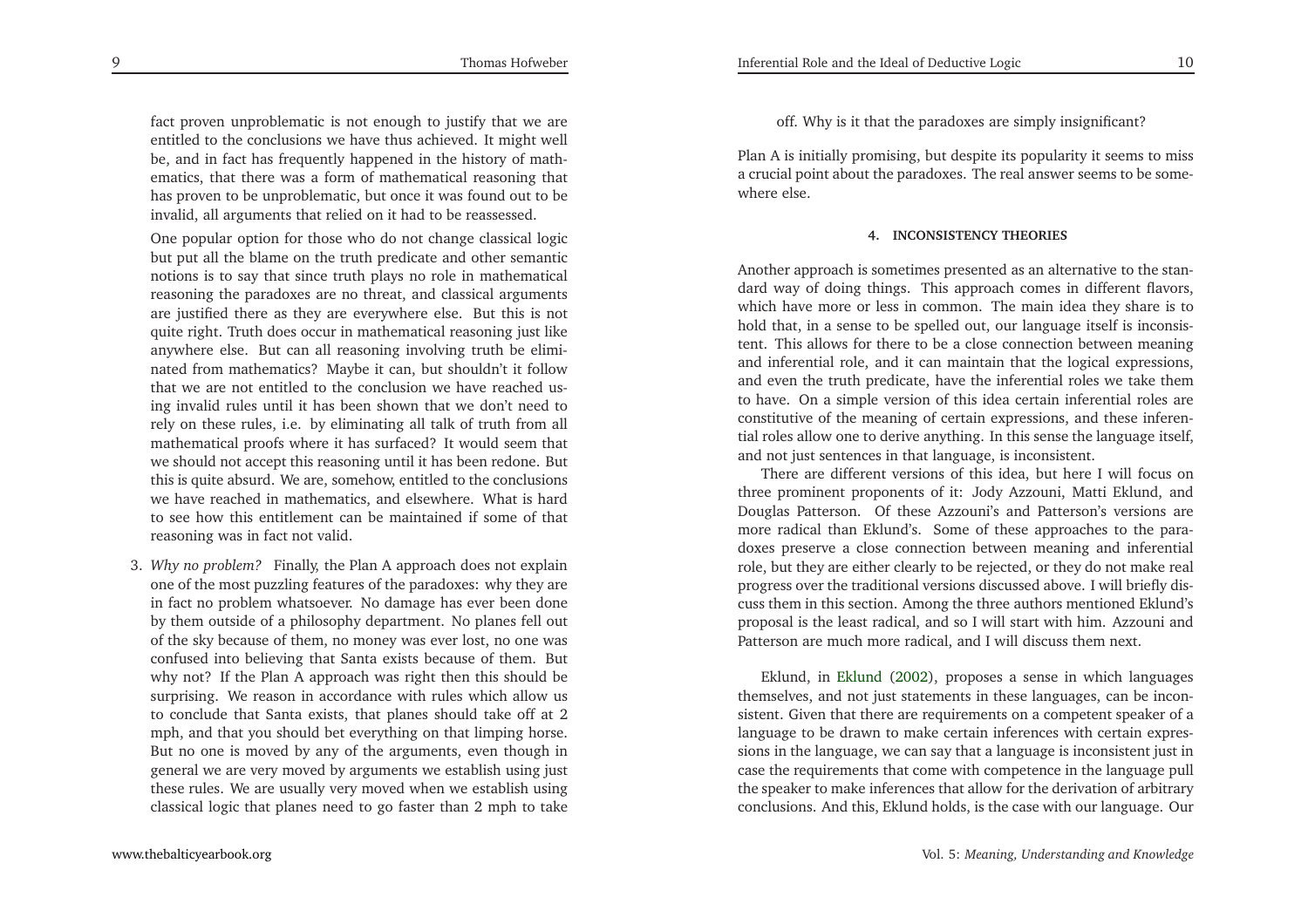11

competence with the logical expressions gets us to feel <sup>a</sup> certain draw to make certain inferences, and these inferences are just the ones thatlead to Curry's paradox, the liar and others.<sup>[8](#page-13-9)</sup> This, if true, would nicely explain why we are drawn to infer as we do in the Curry paradox, even though the inferences can not all be valid. And Eklund takes this "ex<sup>p</sup>lanation of pull" to speak in favor of his account. But this story so far does not resolve the paradoxes. The question remains which inferences are valid, even <sup>g</sup>iven the account of how we are pulled into reasoning in accordance with invalid ones. What is needed is to sup<sup>p</sup>lement Eklund's account with <sup>a</sup> Plan <sup>A</sup> solution to the paradoxes. And his account of the pull we feel does not seem to help with the problems that Plan <sup>A</sup> solutions have to overcome, in particular problems with revenge paradoxes. Eklund's account doesn't tell us which step, if any, in the Curry reasoning has to go, it only accounts for why we are pulled to make these inferences. Eklund proposes that the valid rules are the ones that best fit our pull, but still are consistent. Which ones these areis to be worked out in what in effect is <sup>a</sup> Plan <sup>A</sup> solution.

On the flip side, however, Eklund's 'inconsistency theory' is far less radical than the options to be considered shortly. He does not hold that inconsistent statements are true or that our language is <sup>g</sup>lobally defective. The logical expressions which pull us to accep<sup>t</sup> certain inferences do not have the inferential role we are pulled towards, and which would allow us to derive anything. This seems only reasonable, but being less radical has the downside that he can't hold that he even proposes an answer to the question of which patterns of inference are valid, and which ones are not. And he doesn't make <sup>a</sup> proposal aboutwhat in the end the rational reaction is to Curry's paradox.

Azzouni fully endorses that in English the Curry Paradox is <sup>a</sup> valid argumen<sup>t</sup> establishing the truth of 'Santa exists'. In fact, the Curry Paradox establishes the truth of every sentence of English. Every sentence of English is true, Azzouni says. The lesson Azzouni draws from this is that we have to <sup>g</sup>ive up on English when it comes to serious inquiry. English is an inconsistent language that should be replaced with <sup>a</sup> different, consistent language. Such <sup>a</sup> 'regimented language', as Azzouni calls it, should be taken to replace English. Every sentenceof English is true, but not every sentence in the regimented language

will be true. The lesson from the paradoxes, Azzouni holds with Tarski, in [Tarski](#page-13-10) [\(1983](#page-13-10)), is that we must move to a more ideal language than what we have so far.<sup>[9](#page-13-11)</sup>

<span id="page-6-1"></span>While Azzouni's view on the one hand might seem quite reasonable, ('let's improve our language!'), on the other hand it might seem quite insane ('every sentence of English is true'). <sup>I</sup> will argue that in his combination the insane trumps the reasonable. The problem is sim<sup>p</sup>ly this: <sup>g</sup>iven that <sup>I</sup> start out in English, can it be rational for me to abandon it, and speak <sup>a</sup> different regimented language instead? If Azzouni is correct then rational change in view becomes impossible. <sup>I</sup> can establish any conclusion with the degree of confidence that comes from deductive reasoning alone, from no premises. This is generally thought to be the most certain and most compelling way to establish <sup>a</sup> conclusion, more compelling even than that <sup>2</sup>+2=4. But what rational grounds could <sup>I</sup> have to abandon my language <sup>g</sup>iven that <sup>I</sup> can establish with unsurpassed certainty that <sup>I</sup> should not abandon my language? And, of course, also that <sup>I</sup> should abandon my language? If Azzouni is right then the whole project of rational belief revision collapses, and it makes no sense any more to conclude that we shouldabandon our language.

<span id="page-6-0"></span>One way to try to avoid this that might be found in [\(Azzouni](#page-13-12) [2007](#page-13-12), p. 602), although <sup>I</sup> wish it was more explicit, is the thought that we can only establish that the English sentence "We shouldn't change our language" is true, but not that we shouldn't change our language. Establishing the latter would require us to use the disquotational feature of the truth predicate which is to be rejected. All that the Curry Paradox and other paradoxes show is that certain sentences are true. It shows nothing about what is the case. This way of avoiding the radical conclusion strikes me as <sup>a</sup> big mistake. The Curry Paradox is an instance of deductive reasoning. And deductive reasoning establishes conclusions not just about what sentences are true. It establishes what is the case, according to the argument. The conclusion of Curry's argumen<sup>t</sup> is that Santa exists. Although the argumen<sup>t</sup> is written in English, these sentences simply say what the argumen<sup>t</sup> is, step by step. It doesn't meanthat arguments are only about sentences.

Furthermore, the disquotational feature of the truth predicate isused in Curry's argument. If somehow it is not <sup>a</sup> legitimate move to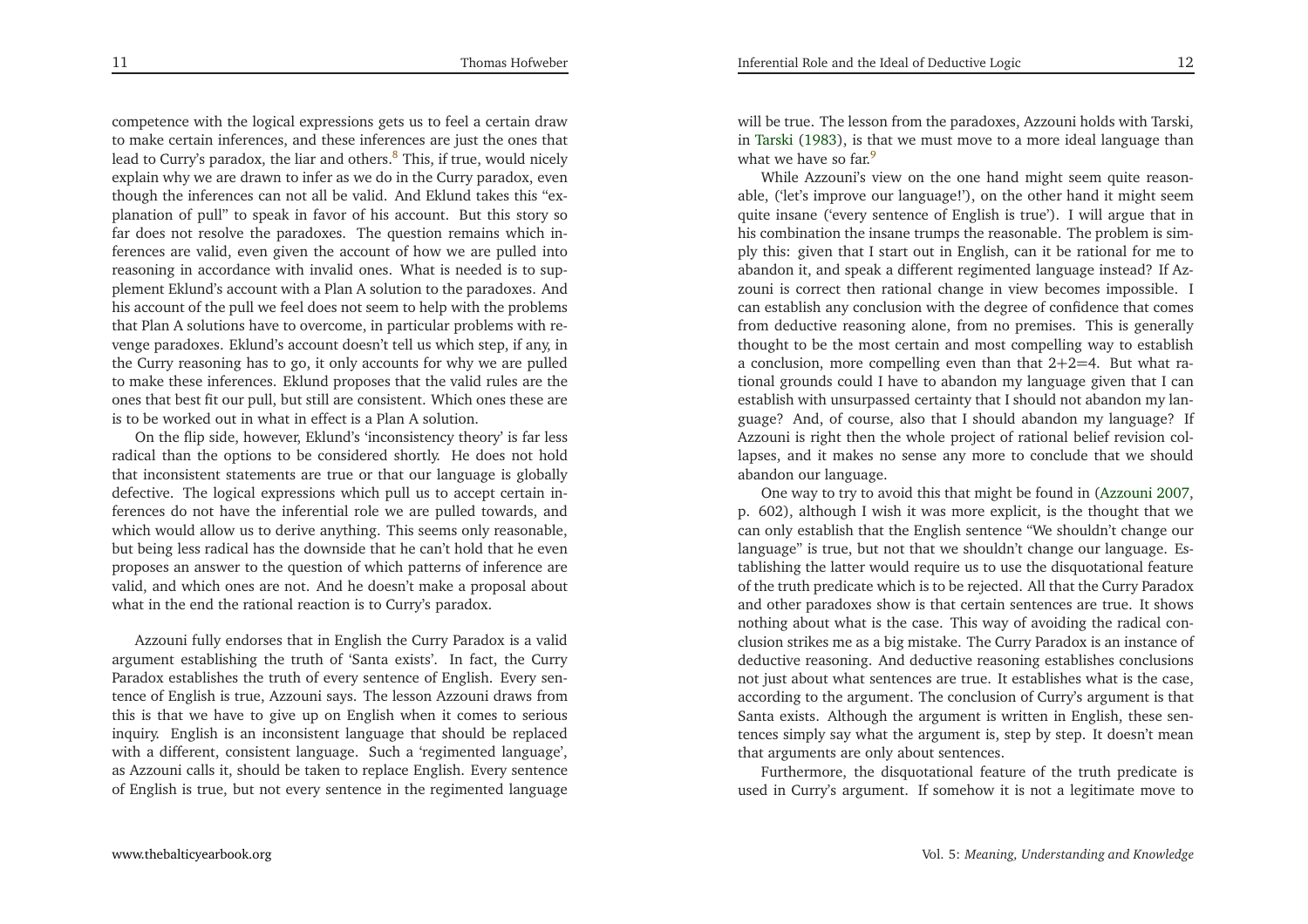make, does this not sugges<sup>t</sup> <sup>a</sup> Plan <sup>A</sup> approach to the paradoxes, trying to find the inference rule that is to be rejected? If this move is essentialfor Azzouni <sup>I</sup> can't think of another way of understanding his proposa<sup>l</sup> than as <sup>a</sup> version of <sup>a</sup> Plan <sup>A</sup> strategy that puts the burden on thealleged inferential features of the truth predicate.

<sup>I</sup> conclude that if we understand Azzouni as not advocating <sup>a</sup> Plan <sup>A</sup> strategy then he can make no sense of the claim that we should abandon our language. If he is right, then we can establish that we shouldn't abandon our language with as grea<sup>t</sup> <sup>a</sup> certainty as could be hoped for. This is <sup>a</sup> case where trying to endorse the radical does not in fact help with the problem, besides of the implausibilities that comewith it.

Patterson formulates his inconsistency theory in [Patterson](#page-13-13) [\(2008](#page-13-13)) not in terms of inferential role but in terms of the truth theory that governs the understanding and production of utterances in the language. Since the truth theory we in fact employ in understanding and production of utterances allows for the derivation of the instances of the naive truth schema, and allows for classical inferences, our truth theory itself can't be true. It entails anything and no true theory can do that. Communication is however still possible, Patterson argues, since we are sharing <sup>a</sup> false belief about what truth theory governs our language. In effect we have false beliefs about what the words and sentences in our language mean, but since the false beliefs are shared by everyone, communication is still possible. We take our logical expressions and the truth predicate to be tied to meanings that lead to certain inferential roles since we have false beliefs about their meanings. But they do not have these meanings and these inferential roles. For Patterson the culprits in particular are the T-sentences that are relied on when drawing inferences involving the truth predicate. He holds, for example, that in the Curry inference we implicitly rely on <sup>a</sup> premise that isn't true, and this premise corresponds to the T-sentence for theCurry conditional.

Patterson's account invites two questions: first, if the truth theory we believe to govern our language is false, which is the true one? Or to pu<sup>t</sup> it differently, if the words and sentences do not mean what wetake them to mean, what then do they mean? Second, what about

the inferences we make in deductive reasoning, say in the reasoning that leads to the Curry paradox? Although we believe every step to be valid, at least in isolation, they can't all be valid. So, which step is invalid? In general Patterson has two options in answering these questions: first, he could fall back to <sup>a</sup> Plan <sup>A</sup> option, aiming to show which one is the correct truth theory, and which step in the Curry reasoning consequently is invalid. This would make the approach rather conservative, compared to, say, Azzouni's, and on par with Eklund's in how radical it is. And it would face the same revenge problems that Plan <sup>A</sup> approaches face. Patterson does not take that option. Instead he takes the second, more radical, option: there is no correct truth theory for English that meets minimal conditions of 'empirical adequacy'. And from this, as he puts it, "we should draw the obvious conclusion: sentences of English *have no truth conditions*" [\(Patterson](#page-13-14) [2009](#page-13-14), p. 414) [emphasis in the original]. And this option can be seen as even more radical than Azzouni's. For Azzouni, sentences of English at least have truth conditions, and all of them are true, and also false. For Patterson, sentences of English are not even false, since they are defective at <sup>a</sup> more basic level. This is <sup>a</sup> consequence that is hard to stomach. Patterson's approach is based on <sup>a</sup> truth theoretic approach to meaning: language understanding is tied to the (false) belief in what <sup>a</sup> truth theory says for your language. But since there is no true truth theory for your language, and since thus sentences in your language have no truth conditions, they also have no meaning. This should make clear what Patterson's answer must be to our second question from above: which inferences in the Curry reasoning are invalid? Since the sentences in the Curry argumen<sup>t</sup> don't have truth conditions the question of validity doesn't apply. It is <sup>a</sup> notion that should be reserved for things that at least can be true or false, and questions about whether the transition from one sentence to another is valid are just as misplaced as the question whether the transition from <sup>a</sup> cup to <sup>a</sup> <sup>g</sup>lass is valid. The notions of valid inference among English sentences and its cousins can't have <sup>a</sup> <sup>p</sup>lace in <sup>a</sup> language as defective as ours is taken to be by Patterson. Without truth conditions there can be no preservation of truth in inference, and thus the question of which inferences in that language are valid is besides the point. But when questions of valid inferences don'tapply the worry is that questions of rational inference don't apply ei-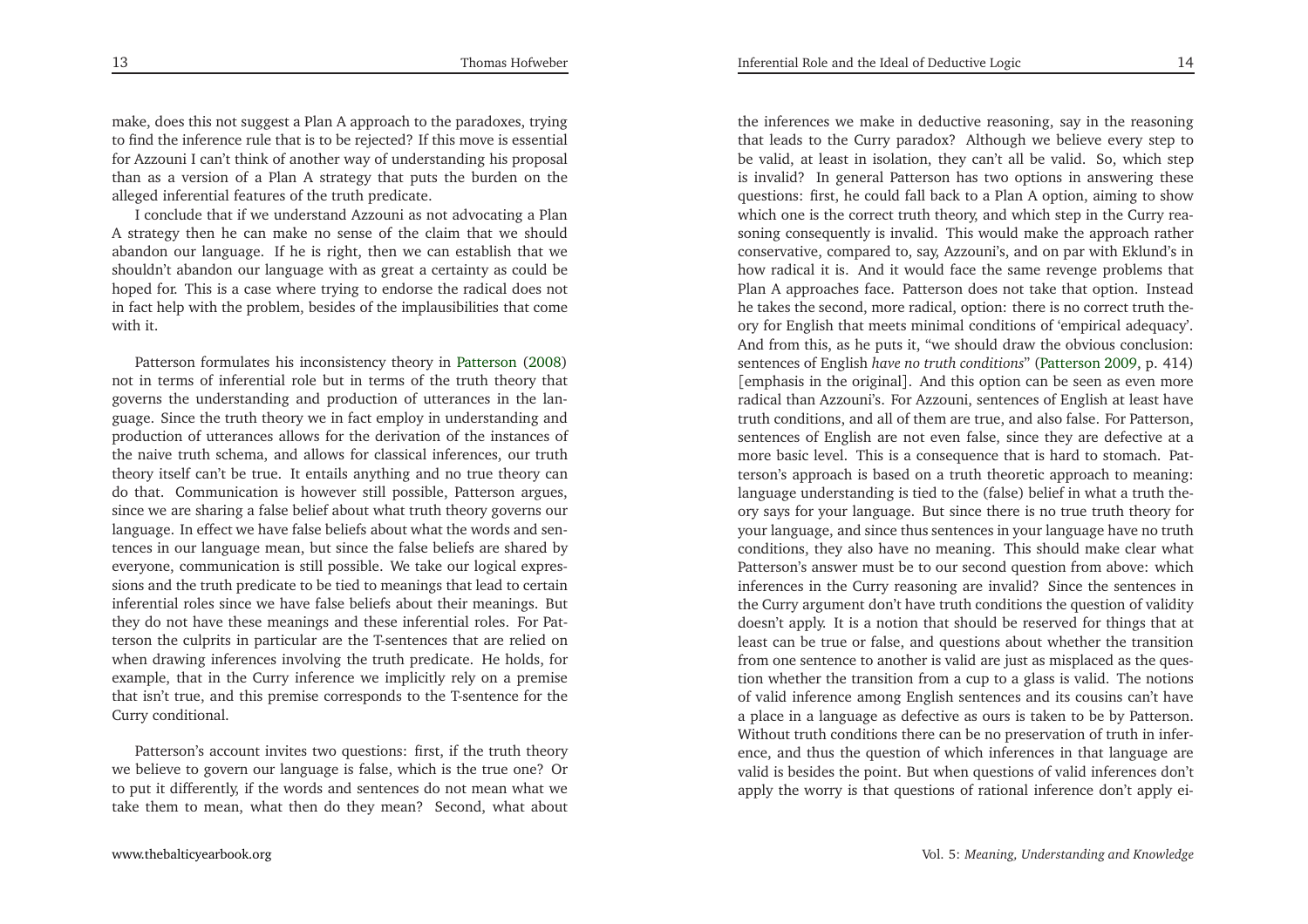ther. How can it be rational for me to accep<sup>t</sup> <sup>a</sup> certain conclusion that doesn't have truth conditions? How can it be rational for me to accep<sup>t</sup>Patterson's conclusions, assuming he is right?

Patterson, like Azzouni, can't rely on <sup>a</sup> distinction between the contents and truth conditions of beliefs and other mental states, and those of sentences in English, to save themselves from this radical conclusion. But they can't coherently hold, <sup>I</sup> maintain, that although all English sentences are either true or meaningless, our beliefs have perfectly fine truth conditions, with some being true and some being false. All the relevant issues that arise for sentences will carry over to thoughts and their contents. Thoughts have truth conditions, and they apparently can have just the truth conditions that <sup>g</sup>ive rise to paradoxes. Instead of the Curry conditional <sup>I</sup> could start out with the Curry thought, which has the content that if this thought is true then Santa exists. <sup>I</sup> can reason from this thought to the conclusion that Santa exists, using exactly the inferences in the Curry Paradox, modified for thoughts. Here, too, one either has to say which step is invalid, and why no revenge paradox will arise, or go all the way and hold that all our thoughts have no contents, or all of our thoughts are both true and false. The former isPlan A, and the latter can't be thought or said coherently.

<sup>I</sup> can't see how Azzouni and Patterson can avoid *The Great Collapse*: the view that our notions of truth and justification have to go out the window, since they do not apply properly to our beliefs and sentences. If the Great Collapse obtains then all rational inquiry is at <sup>a</sup> dead end. There is no <sup>p</sup>lace to go from here. But at the same time Azzouni and Patterson's own actions convey that there is <sup>a</sup> <sup>p</sup>lace to go from here, and we are arguing about which one is the reasonable one to occupy. The Great Collapse is not the answer.

<sup>I</sup> thus conclude that inconsistency theories in fact do not help in solving the problem that the paradoxes pose, besides their radical consequences. Although it is very <sup>p</sup>lausible that the logical notions and the truth predicate are tied to <sup>a</sup> certain inferential role, the inconsistency theories don't help in making sense of how that can be. If meaning is tied to inferential role in the cases of the logical expressions and truththen the connection has to be understood in <sup>a</sup> different way. It must

Inferential Role and the Ideal of Deductive Logicc  $16$ 

<span id="page-8-0"></span>be said that inconsistency approaches do carry the promise of making sense of the connection between meaning and inferential role in the case of the logical expressions, something that at least initially has <sup>a</sup> grea<sup>t</sup> deal of <sup>p</sup>lausibility associated with it. But besides this appeal the inconsistency approaches discussed above either don't meet the challenge the paradoxes pose, as in Eklund's case, or they <sup>g</sup>ive the game away, as in Azzouni's and in Patterson's case. There must be <sup>a</sup> better option.[10](#page-13-15)

Our options for something better, however, are limited. It seems that either Plan <sup>A</sup> has to work, or an inconsistency theory has to be right. What would be an alternative to both? It turns out that the correct reaction to the paradoxes is an alternative to both. In the following <sup>I</sup> will outline what <sup>I</sup> take that to be and how it understands the relationship between meaning and inferential role for the logical expressions and truth. The sweet spo<sup>t</sup> in dealing with the paradoxesshould, somehow, account for all of the following:

- Meaning and inferential role are tied together in the special cases of logic and truth.
- It is not <sup>a</sup> Plan <sup>A</sup> approach.
- It does not hold that every sentence of English is true or mean ingless.
- It takes valid rules to be truth preserving.

All this is in fact the case, and here is why <sup>I</sup> think so. The crucial error that makes all this seem impossible is an error in the <sup>p</sup>hilosophy of logic, one about what deductive logic is. Once we see how deductive logic itself should be understood we will see that our problems have <sup>a</sup>nice solution.

#### **5. THE IDEAL OF DEDUCTIVE LOGIC**

#### *5.1. Default reasoning*

Before we can see how to understand deductive logic it will be helpful to briefly consider the kind of reasoning that deductive reasoning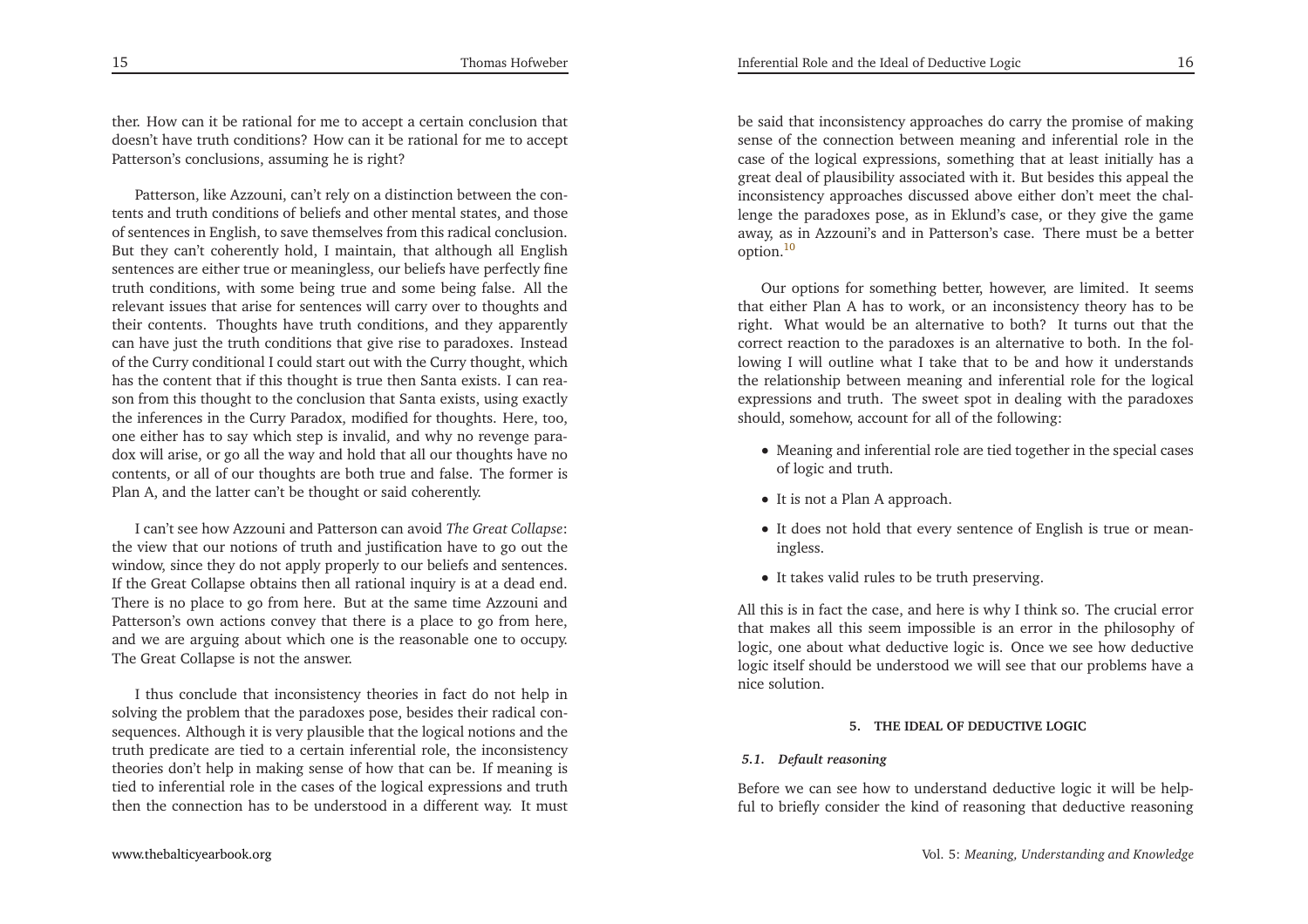is generally contrasted with: default reasoning. Default reasoning is what we engage in when we draw conclusions in reasoning in ordinaryeveryday situations like the following. Suppose <sup>I</sup> know that

(6) Bears are dangerous

and <sup>I</sup> learn that there is <sup>a</sup> bear in the hallway. From that <sup>I</sup> conclude that <sup>I</sup> am in danger. And this conclusion is one that <sup>I</sup> am entitled to draw, by default, even if <sup>I</sup> realize that not each and every bear is dangerous. However, when <sup>I</sup> ge<sup>t</sup> more information this entitlement might go away. If <sup>I</sup> learn that the bear in the hallway is <sup>a</sup> cute baby polar bear, declawed, etc., then <sup>I</sup> will lose my entitlement to believe that <sup>I</sup> am in danger, even if <sup>I</sup> really was entitled to believe it before. Default reasoning is non-monotonic: more information can take away entitlement to <sup>a</sup> conclusion that one was entitled to draw before. Deductive reasoning, so the main line goes, is contrasted with default reasoning in that it is monotonic: any conclusion that you are entitled to draw indeductive reasoning can never go away if you ge<sup>t</sup> more information.

Default reasoning is tied, somehow, to the truth of some, but not all, generic statements. Take for example (6). It has two readings, <sup>a</sup>*strict reading* and <sup>a</sup> *generic reading*. The strict reading is:

(7) Each and every bear is dangerous.

whereas the generic reading can be triggered by restating (6) as:

(8) Bears, in general, are dangerous.

In the generic reading (6) is tied to default reasoning. Default reasoning in turn is generally sharply contrasted with deductive reasoning. The former is non-monotonic, whereas the later is monotonic: in default reasoning <sup>I</sup> can reason perfectly, but an established conclusion can be undermined in light of more information. In deductive reasoning, the standard story goes, this can never happen. But is this sharp division between deductive and default reasoning justified? <sup>I</sup> think itis not. <sup>I</sup> hold that deductive reasoning is <sup>a</sup> kind of default reasoning.

#### *5.2. Two conceptions of formal validity*

Deductive reasoning is tied to reasoning in accordance with formal rules which are the subject matter of deductive logic. Such rules are

schematic, as discussed above, for example "A and B, thus A". The schematic rules by themselves are neither true nor false, but their instances are true or false. Valid schematic rules should be truth preserving in the sense that instances of the rules lead from truth to truth. And if deductive reasoning is reasoning in accordance with such truth preserving formal rules then deductive reasoning will be truth preserving as well. However, there are two ways of understanding all this that are tied to two ways of understanding formal validity, i.e. what it is for <sup>a</sup>schematic form to be valid. Above we stated formal validity as:

[(VAL)] <sup>A</sup> schema is valid just in case instances of theschema are truth preserving.

But the right hand side of this statement has two readings, <sup>a</sup> strict and <sup>a</sup> generic one. And correspondingly we can take each of these readings to specify <sup>a</sup> different notion of formal validity. We should thereforedistinguish:

(9) <sup>A</sup> schema is *strictly valid* just in case each and every instance is truth preserving.

#### from

(10) <sup>A</sup> schema is *generically valid* just in case instances of the schema are truth preserving (understood as <sup>a</sup> generic statement).

And these two conceptions of formal validity lead to two ways of understanding deductive logic. First there is the standard way of thinking of deductive logic as being concerned with strictly valid schemas. <sup>I</sup> willcall this *the ideal of deductive logic*:

(11) *The ideal of deductive logic*: the formal rules that are in the domain of deductive logic are strictly valid rules

It should be contrasted with the alternative conception of deductivelogic, which <sup>I</sup> will propose is to be pu<sup>t</sup> in its <sup>p</sup>lace:

(12) *The default conception of deductive logic*: The formal rules that arethe subject matter of deductive logic are default valid.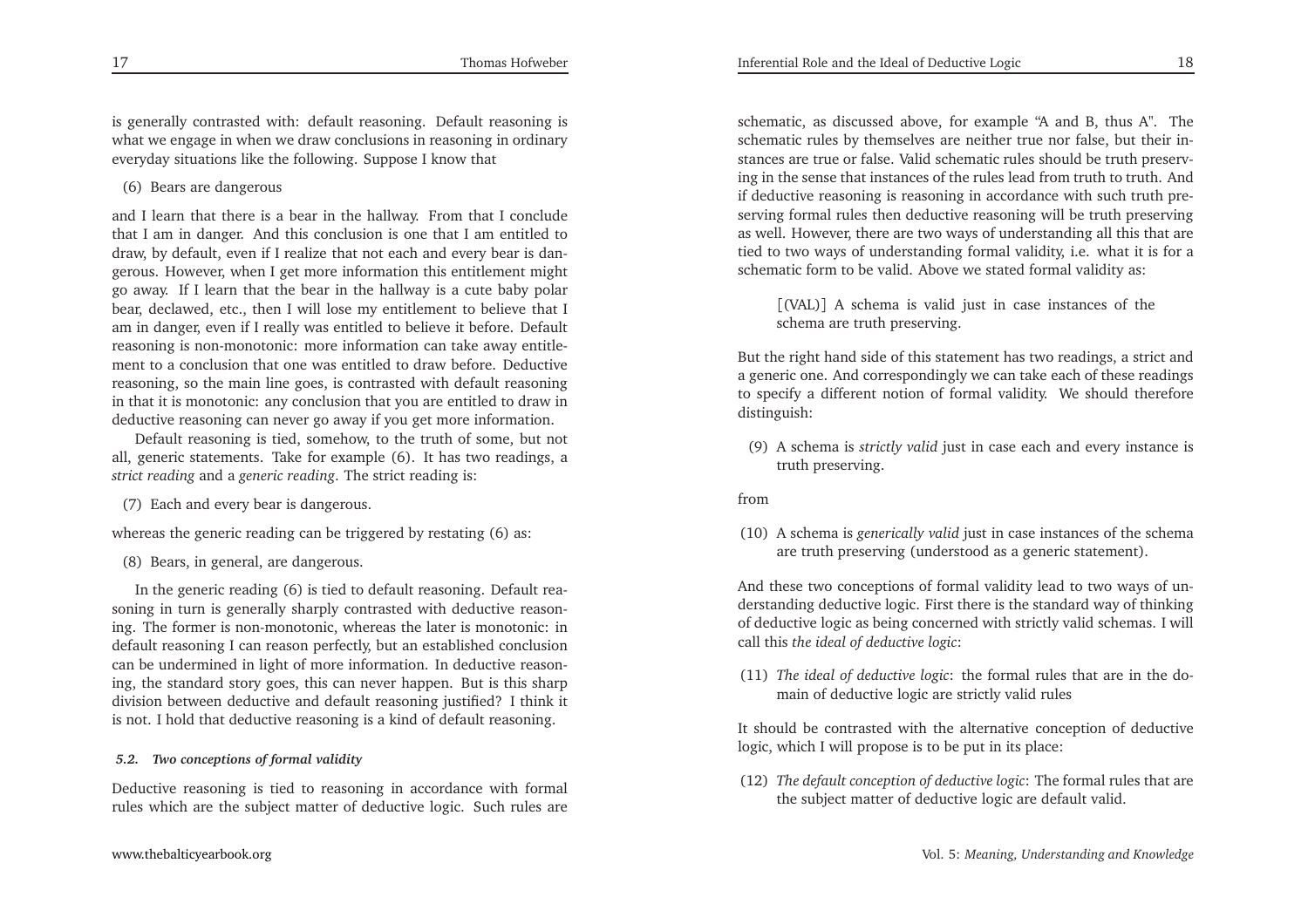It is important to note that the difference between the default conception of deductive logic and the ideal of deductive logic is tied to what it is for <sup>a</sup> schema to be valid. Both conceptions can agree on what it is for instances of <sup>a</sup> schema to be valid or truth preserving, and what it is for <sup>a</sup> particular sentence to imply another one. So, both can agree on that in this particular case "Grass is green and snow is white" im<sup>p</sup>lies "Snow is white", while they may disagree on what it is for the schema "A and B. Thus A" to be valid. The difference is one at the level of schemas, about formal validity, not necessarily at the level of instances, about truth preservation or (non-formal) validity. One might expect, of course, that <sup>a</sup> believer in the default conception will hold that some instances of <sup>a</sup> valid schema are not truth preserving. This however does not have to be so. <sup>A</sup> believer in the default conception of deductive logic might hold that the relevant notion of validity for schemas is that of default validity, even though conjunction elimination, say, is also strictly valid. The real difference is one in the <sup>p</sup>hiloso<sup>p</sup>hy of logic: what the subject matter of deductive logic is. Is it strictly valid schemas, or default valid schemas? Even though they might disagree on the subject matter of deductive logic, they might nonetheless have an interest in which schemas are valid in the other sense. The relationship between the two conceptions of deductive logic is workedout in more detail in [Hofweber](#page-13-16).

The two conceptions of deductive logic correspond to two conceptions of deductive reasoning. On the ideal of deductive logic deductive and default reasoning are fundamentally different. One is monotonic, the other is non-monotonic. On the default conception of deductive logic, on the other hand, deductive reasoning is just <sup>a</sup> special case of default reasoning. When we reason deductively we are by default entitled to the conclusions we draw when we reason in accordance with <sup>a</sup> valid rule. However, this entitlement can go away in light of new information, just as in the case of ordinary default reasoning. We should look at how deductive reasoning is to be understood on the defaultconception more closely in the following section.

#### *5.3. Deductive reasoning on the default conception*

When properly reasoning deductively on the default conception of deductive logic one is entitled to the conclusions one draws with such reasoning, even, we can assume, to the degree one is entitled to the premises one reasoned from. If one reasons from no premises then one is entitled to the conclusions to the highest degree. So, whatever conclusion can be drawn from no premises when reasoning in accordance with valid forms of reasoning are conclusions one is entitled to hold to the highest degree. However, contrary to deductive reasoning according to the ideal of deductive logic, such entitlement can go away in light of further conclusions or evidence. To make this perfectly clear, the entitlement is at first there, but when further premises are added, when further information is gathered, or when further conclusions are drawn, the entitlement can go away. But when does the entitlement go away more precisely? Here there are different options that believers in the default conception of deductive logic can explore. On the strictest of such conceptions you lose the entitlement gained by carrying out an argumen<sup>t</sup> when you realize that the same argumen<sup>t</sup> could have allowed you to conclude any other conclusion as well. (There are also other options available, which <sup>I</sup> won't discuss here, but see [Hofweber](#page-13-16).) So, if <sup>I</sup> reason <sup>a</sup> certain way, each step in accordance with <sup>a</sup> valid rule, and with this reasoning <sup>I</sup> draw <sup>a</sup> certain conclusion, C, then <sup>I</sup> am entitled to believe <sup>C</sup> to be the case. However, if <sup>I</sup> realize that the same argumen<sup>t</sup> would have allowed me to conclude also D, or E, or not C, or anything else, then the entitlement <sup>I</sup> had gotten for <sup>C</sup> through that reasoning goes away. It really was there in the first <sup>p</sup>lace, but now itwent away.

This is exactly what happens, <sup>I</sup> hold, in the case of the Curry paradox. <sup>I</sup> reason step by step in accordance with valid rules, and <sup>I</sup> conclude that Santa exists. At this point <sup>I</sup> am entitled to the conclusion. <sup>I</sup> have established it with deductive reasoning alone, each step in the argument being flawless. But then <sup>I</sup> realize that the argumen<sup>t</sup> does not rely in the least on anything about Santa or existence. <sup>I</sup> could replace that with "Santa doesn't exist" or "2<sup>+</sup>2=5" or anything else, and it would still work. Once <sup>I</sup> realize this <sup>I</sup> lose all my entitlement that <sup>I</sup> indeed had before to hold that Santa exists. Entitlement gained through deductivereasoning can go away.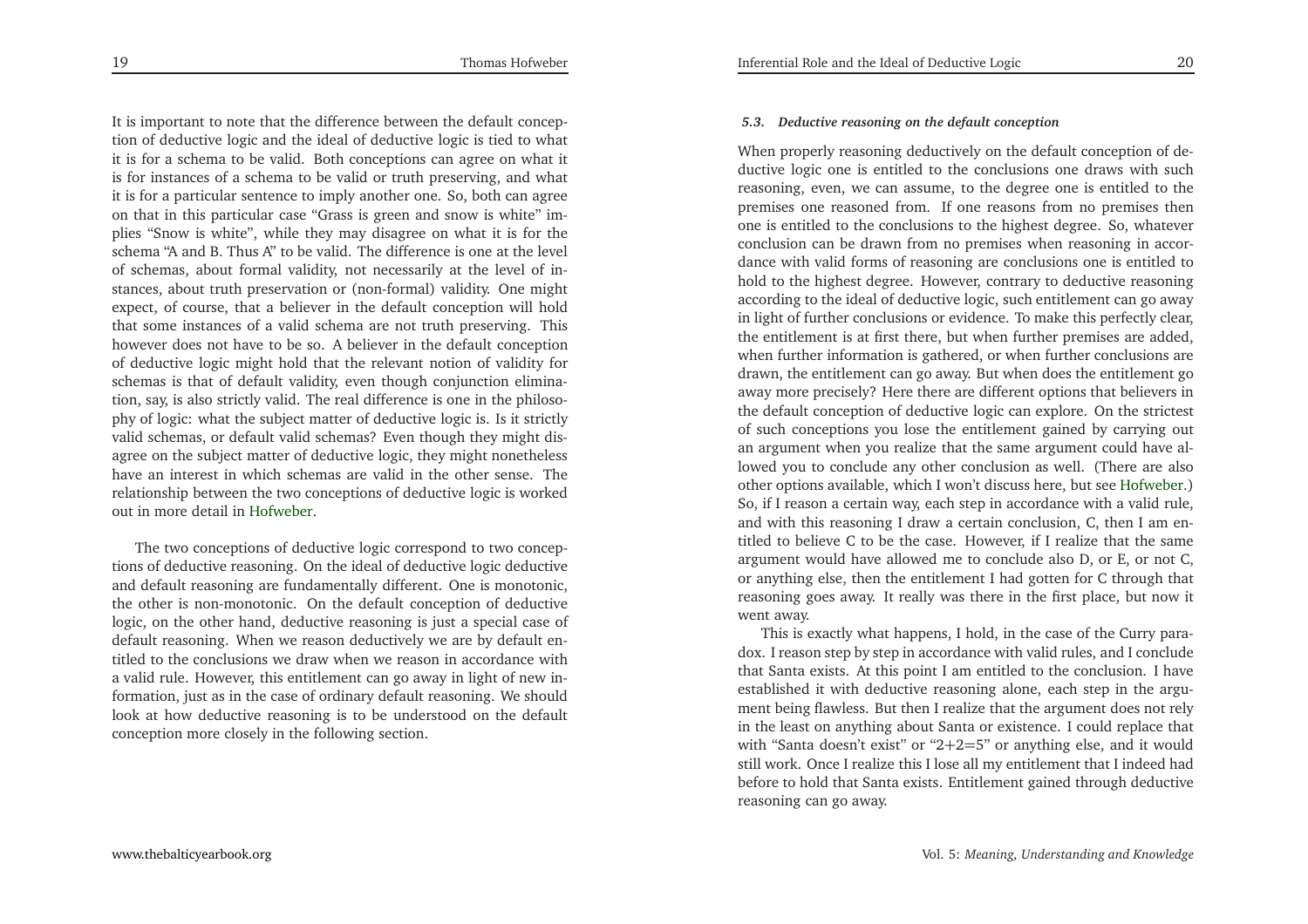On this conception of deductive logic, based on generic validity for forms of inference, and deductive reasoning as <sup>a</sup> special kind of default reasoning, <sup>I</sup> am entitled to the conclusions <sup>I</sup> reach with deductive reasoning, but the entitlement goes away once <sup>I</sup> realize that <sup>I</sup> could have reasoned to any conclusion with the same reasoning. So, in the Curry reasoning <sup>I</sup> am entitled to conclude that Santa exists, until <sup>I</sup> realize that <sup>I</sup> could have established anything with that argument, and then my entitlement goes away. This is the key to the proper reaction to the paradoxes. Since valid rules are default valid, but not necessarily strictly valid, classical logic and the naive truth rules can be valid, as <sup>I</sup> hold they are. These rules allow you to derive anything, in the sense that you can instantiate them with grammatical sentences and lead them to any conclusion whatsoever. But this doesn't mean that the rules aren't valid, and it doesn't mean that, all things considered, one should draw any conclusion whatsoever. We are entitled to the conclusions we draw, by default, but that entitlement can, and in the cases of the paradoxes, will go away once we reflect some more on our reasoning. <sup>I</sup> take this approach to the paradoxes to be <sup>a</sup> defense of classical logic and the truth rule. The mistake that lies behind our temptation to pursue <sup>a</sup> Plan <sup>A</sup> strategy is one at the level of theory. It is <sup>a</sup> mistake that occurs when <sup>p</sup>hilosophers try to deal with the paradoxes, not one that occurs when regular reasoners are confronted with them. Regular reasoners don't take the Curry reasoning to be any evidence whatsoever for the existence of Santa, even though they normally reason in accordance with the rules that are instantiated in the Curry reasoning, and they do take themselves to be entitled to the conclusions that are established in those cases. <sup>I</sup> think this is perfectly rational on the default conception of deductive reasoning. Since we realize that the argumen<sup>t</sup> would have worked for anything the entitlement goes away in these cases, but it remains in other cases where we couldn't have established anything, even while using the same rules. Philosophers have made the mistake of thinking that valid rules must be strictly valid. Thus that if you can instantiate rules to derive anything then one of the rules must not be valid. This is correct on the ideal of deductive logic, but false on the default conception of deductive logic. The mistake that <sup>g</sup>ives rise to the trouble with the paradoxes is one in the <sup>p</sup>hilosophy of logic. Andonce it is avoided everything is fine. If the subject matter of deductive

logic is what forms of inference are default valid then there are no obstacles to the intuitively correct view that classical logic and the 'naive' truth rules are the valid rules. Of course, one can believe in the default conception of deductive logic and hold that other rules are valid instead, but nothing from the paradoxes shows that classical logic and the 'naive' truth rules are not valid, if the default conception of deductive logic is correct. On this conception of deductive logic we can see why the problems that arose with Plan <sup>A</sup> are not problems any more. We can see why we are entitled to the conclusions we establish when we reason classically, including the truth rules, and why the paradoxes are not <sup>a</sup> problem. That this account of the paradoxes does not <sup>g</sup>iverise to revenge paradoxes is discussed in [Hofweber](#page-13-17) [\(2008](#page-13-17)).

To think of deductive reasoning as <sup>a</sup> case of default reasoning seems to some <sup>p</sup>hilosophers to be unacceptable since it <sup>g</sup>ives up the idea that deductive reasoning is indefeasible. Wouldn't we abandon our certainty in mathematics on such <sup>a</sup> conception of deductive reasoning? Wouldn't we just <sup>g</sup>ive up what seems to be special about deductive logic? <sup>I</sup> think these worries are misplaced. The conception of deductive reasoning as being absolutely certain, beyond any possibility of error, has to be <sup>g</sup>iven up on any conception of deductive reasoning. Clearly we can err in our reasoning, and clearly we can err in what we take to be valid reasoning. This should be beyond dispute. What is up for dispute is this: <sup>g</sup>iven that we reasoned in accordance with valid rules from true premises, could the conclusion nonetheless be false? The answer is 'no' on the ideal of deductive logic, and 'yes' on the default conception of deductive logic. However, this is not <sup>a</sup> difference in certainty or anything on an epistemic dimension. When we try to understand the certainty that we think we have when it comes to, for example, mathematical results then the two conceptions of logic will not differ significantly. On the ideal of deductive logic we can be certain that if the premises are true and the rules are valid then the conclusion is true. But we won't be able to be certain that the premises are true nor that the rules are valid. So, we won't be able to be certain that the conclusions are true. What matters is not certainty, but entitlement to the conclusions to <sup>a</sup> high degree. This we can have onboth conceptions, and so <sup>I</sup> do not think that the default conception of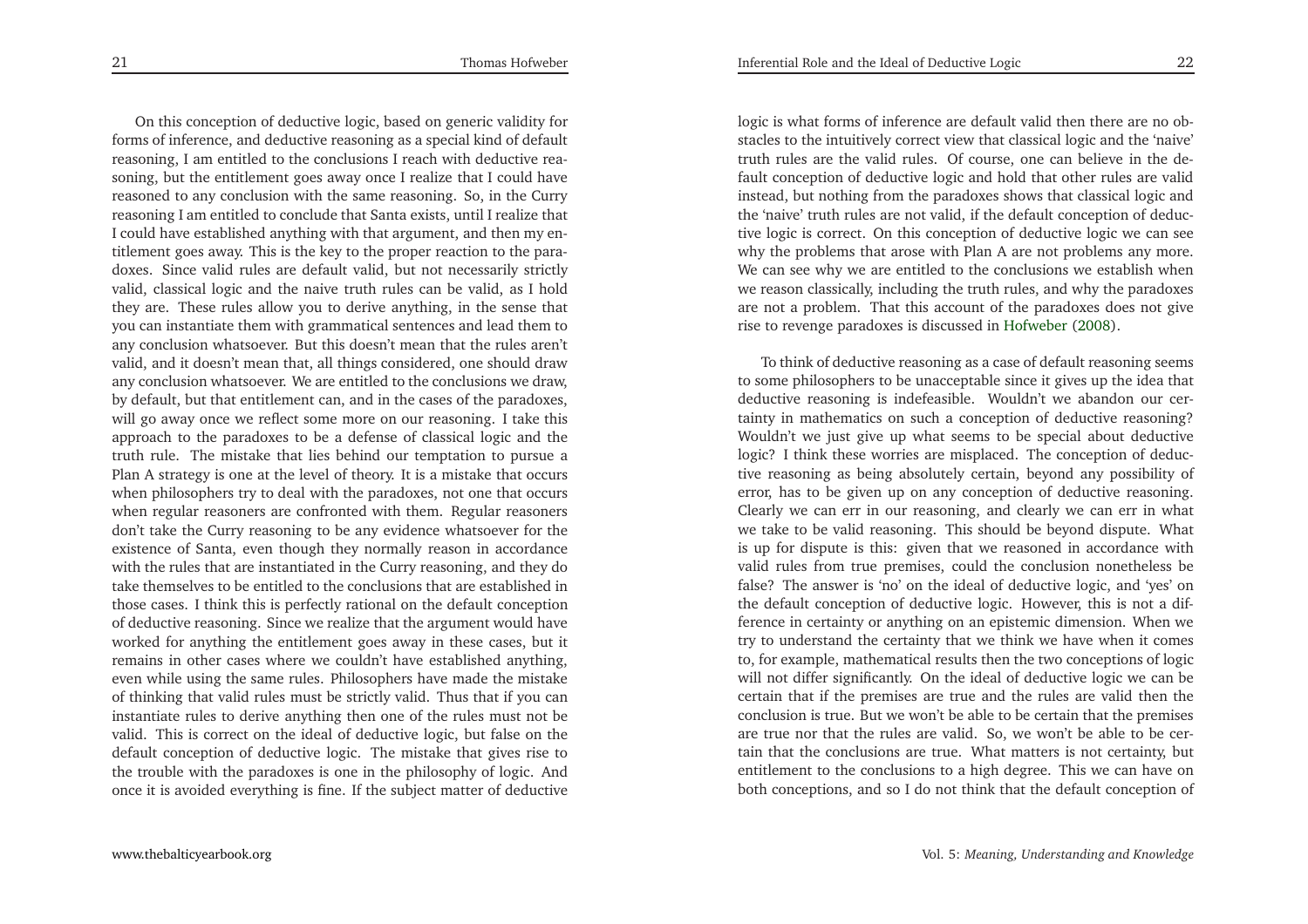deductive logic takes away what we hoped deductive logic would <sup>g</sup>ive us, or at least what we could reasonably expec<sup>t</sup> deductive logic to <sup>g</sup>iveus. Entitlement we can have, certainty we could never hope for.

<sup>I</sup> hold that the default conception of deductive logic and the ideal of deductive logic should not be seen as differing in the degree of entitlement one achieves with deductive reasoning. The difference is one in the stability that this entitlement has in light of new information. On the default conception one can be maximally entitled to <sup>a</sup> conclusion one has established with deductive reasoning, even though that entitlement can go away. How such dynamics is to be understood more precisely is of course an open question <sup>g</sup>iven what we have seen so far. However, <sup>I</sup> do not think that the difference in the stability of the entitlement in light of new information should be taken as engendering <sup>a</sup> difference in the degree of entitlement that is achieved with proper deductive reasoning. On the default conception of deductive logic the 'rational dynamics', how belief should be changed and how entitlement is passed along, is less dependent on the degree of entitlement we have for our beliefs than on the ideal of deductive logic, even if we restrictourselves to strictly deductive reasoning.

To be clear, this conception of deductive logic and its role in the proper answer to the paradoxes needs to be spelled out more. <sup>I</sup> have done some of this in [Hofweber](#page-13-17) [\(2008](#page-13-17)) in particular in relation to the paradoxes, and why on this view of the paradoxes we can be sure that revenge paradoxes are not <sup>a</sup> problem. <sup>I</sup> focus on issues in the <sup>p</sup>hiloso<sup>p</sup>hy of logic in [Hofweber](#page-13-16), and other work in progress. <sup>I</sup> won't attempt to spell this approach to logic and the paradoxes out in any more detail here. What is crucial for us now is to see what this means for the connection between meaning and inferential role for logical expressions, the main topic of this paper.

#### **6. MEANING, INFERENTIAL ROLE, AND THE DEFAULT CONCEPTIONOF DEDUCTIVE LOGIC**

What then should be our conclusion about the connection between the meaning of logical expressions and their inferential role? In light of theabove distinctions we can now distinguish two conceptions of inferen-

tial role, just as we had two conceptions of valid forms of inference. On the *strict conception of inferential role* the inferential role of an expression is captured by <sup>a</sup> schematic pattern of inference which is assumed to be strictly valid. In this sense the inferential role of 'and' will in par<sup>t</sup> by captured by the pattern 'A and B, thus A', where this is supposed to be truth preserving for each and every instance. Strict inferential role corresponds to strict formal validity. On the other hand, the *default conception of inferential role* corresponds to generic formal validity. On this alternative conception of inferential role the inferential role of <sup>a</sup> logical expression is not tied to strict validity, but to the role the expression has in deductive reasoning as default reasoning. According to this conception the inferential role of an expression corresponds to <sup>a</sup> default valid inference. If 'and' has the inferential role listed above then by default <sup>I</sup> am entitled to infer 'A' from 'A and B', where 'A' and 'B' are replaced by grammatical instances in my language.

On the strict conception of inferential role it can't be that the logical expressions, including 'true', have the inferential role we take them to have, unless the Great Collapse obtains. At least one of these expressions can't be tied to the valid pattern of inference that we feel compelled it is tied to. But on the default conception of inferential role this isn't so. Each of the expressions, including 'true', can be tied to the inferential role we think it has, and these roles correspond to valid patterns of inference. When inferential role is properly understood then the connection between the meaning of the logical expressions and their inferential role is unproblematic, and this holds even when we include 'true' among these expressions for which such <sup>a</sup> connection between meaning and inferential role seems to hold. Furthermore, these inferential roles can be just the ones we take them to be: classical logic and the 'naive' truth rules. What gave rise to the view that this was impossible is nothing about our ordinary practice of reasoning. Ordinary reasoning is reasoning according to classical logic and the truth rules. The source of the trouble is in the <sup>p</sup>hilosophy of logic. It is the view that valid rules are strictly valid. This is an error at the level of the theorist, not the ordinary reasoner. The paradoxes do not <sup>g</sup>ive rise to any trouble for the ordinary reasoner. They <sup>g</sup>ive rise to trouble for the theorist who has the wrong view in the <sup>p</sup>hilosophy of logic. Andsimilarly for the connection of meaning and inferential role. This intu-